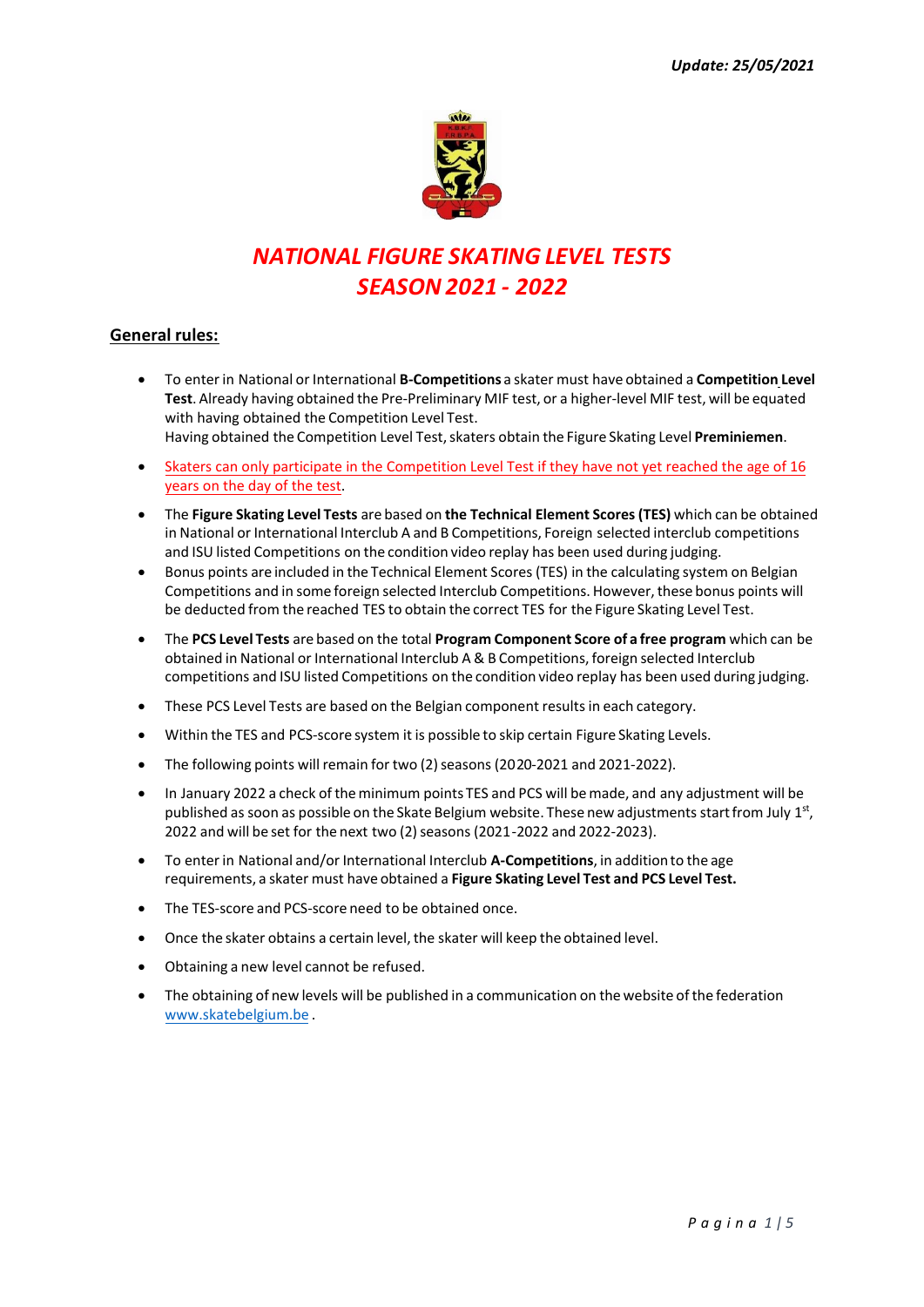### *COMPETITION LEVEL TEST*

### **A Competition Level Test contains:**

- **Forward perimeter stroking** (same as in Pre-Preliminary MIF)
	- Four (4) to eight (8) strokes with crossovers around ends for one (1) full lap of the ice rink.
	- The direction is only **counterclockwise.**
	- Two (2) to four (4) introductory steps are optional.
- **Forward crossovers in an eight form**
	- The skater will perform forward crossovers in an eight form along the length of the ice rink.
	- One (1) full eight form is required
	- One-foot stroke must be utilized when changing circles
	- Two (2) to four (4) introductory steps are optional.

#### • **Backward crossovers in an eight form**

- The skater will perform forward crossovers in an eight form along the length of the ice rink.
- One (1) full eight form is required
- One-foot stroke must be utilized when changing circles
- Two (2) to four (4) introductory steps are optional.
- **Forward outside three turnsin an eight form**
	- The skater will perform forward outside three turns in an eight form along the length of the ice rink.
	- One (1) full eight form is required
	- One-foot stroke must be utilized when changing circles
	- Two (2) to four (4) introductory steps are optional

#### **Remarks:**

- All elements need to be performed after each other.
- The skater needs to wait on a signal from the referee to start the next element.
- The warm up period is four (4) minutes.
- There will be warm-up groups of maximum eight (8) skaters.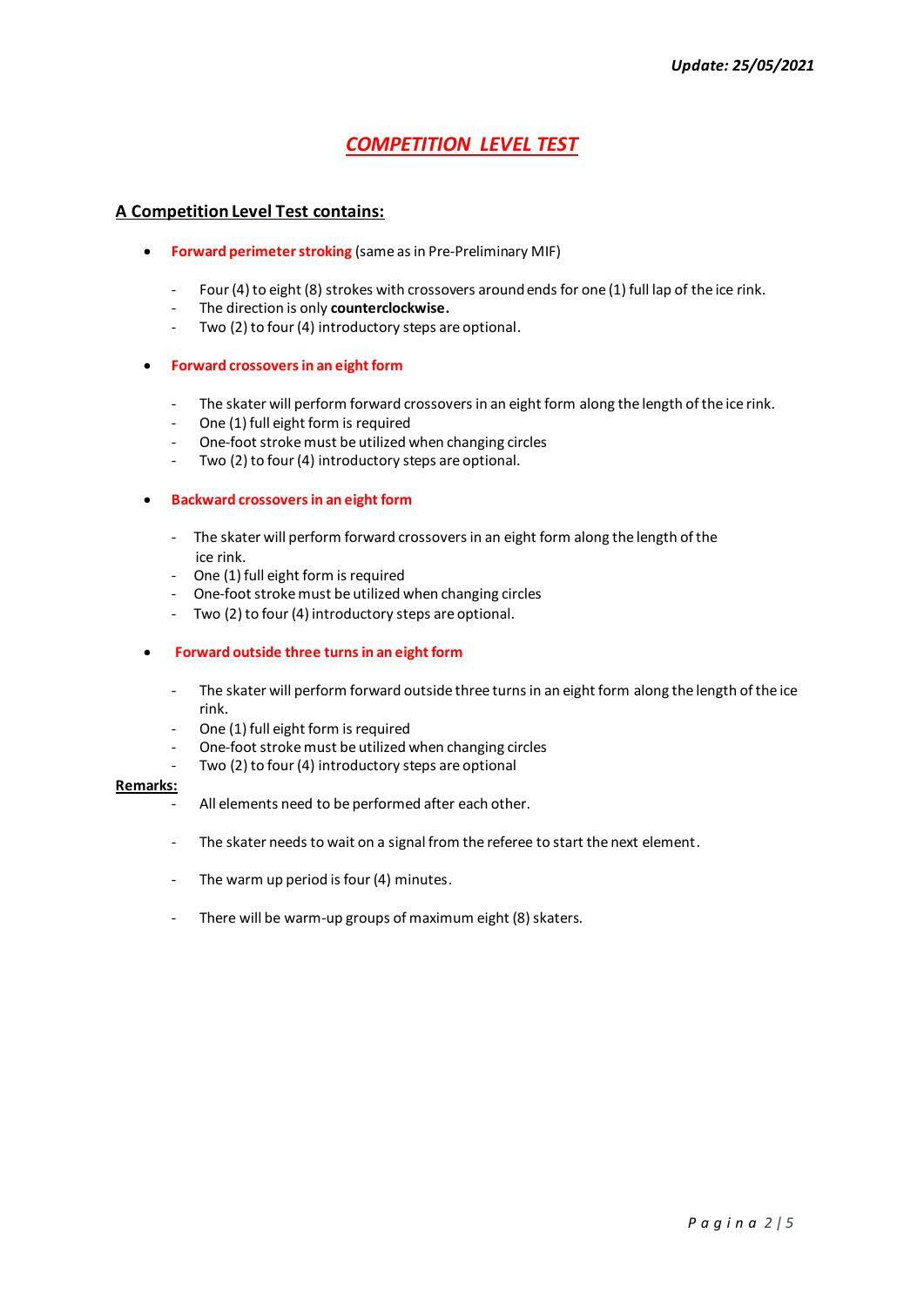### **The following conditions are the main focusses for succeeding in the Competition Level Test:**

#### **Element 1 - Forward Perimeter stroking:**

- 1) Posture of the skater:
	- Upright upper body
		- Head held up
		- Arms and hands at chest-height, shoulders not raised
		- Free leg extended, and foot turned open out
		- A steady posture
- 2) Knee rhythm movement:
	- Standing (skating) leg, Knee-high-knee rhythm

#### **Element 2 & 3 - forward and backward crossovers in an eight form:**

- 1) Posture of the skater:
- Upright upper body
- Head held up
- Arms and hands at chest-height, shoulders not raised
- Free leg extended, and foot turned open out
- A steady posture
- 2) Knee rhythm movement:
	- Standing (skating) leg, Knee-high-knee rhythm.
- 3) Edges:
- Circles can be adapted for smaller children; edges need to be Visible

#### **Element 4 - forward outside three turns in an eight form:**

- 1) Posture of the skater:
- Upright upper body
- Head held up
- Arms and hands at chest-height, shoulders not raised
- Free leg extended, and foot turned open out
- A steady posture

#### 2) Knee rhythm movement:

- Standing (skating) leg, Knee-high-knee rhythm.
- 3) Edges:
- Circles can be adapted for smaller children; edges need to be visible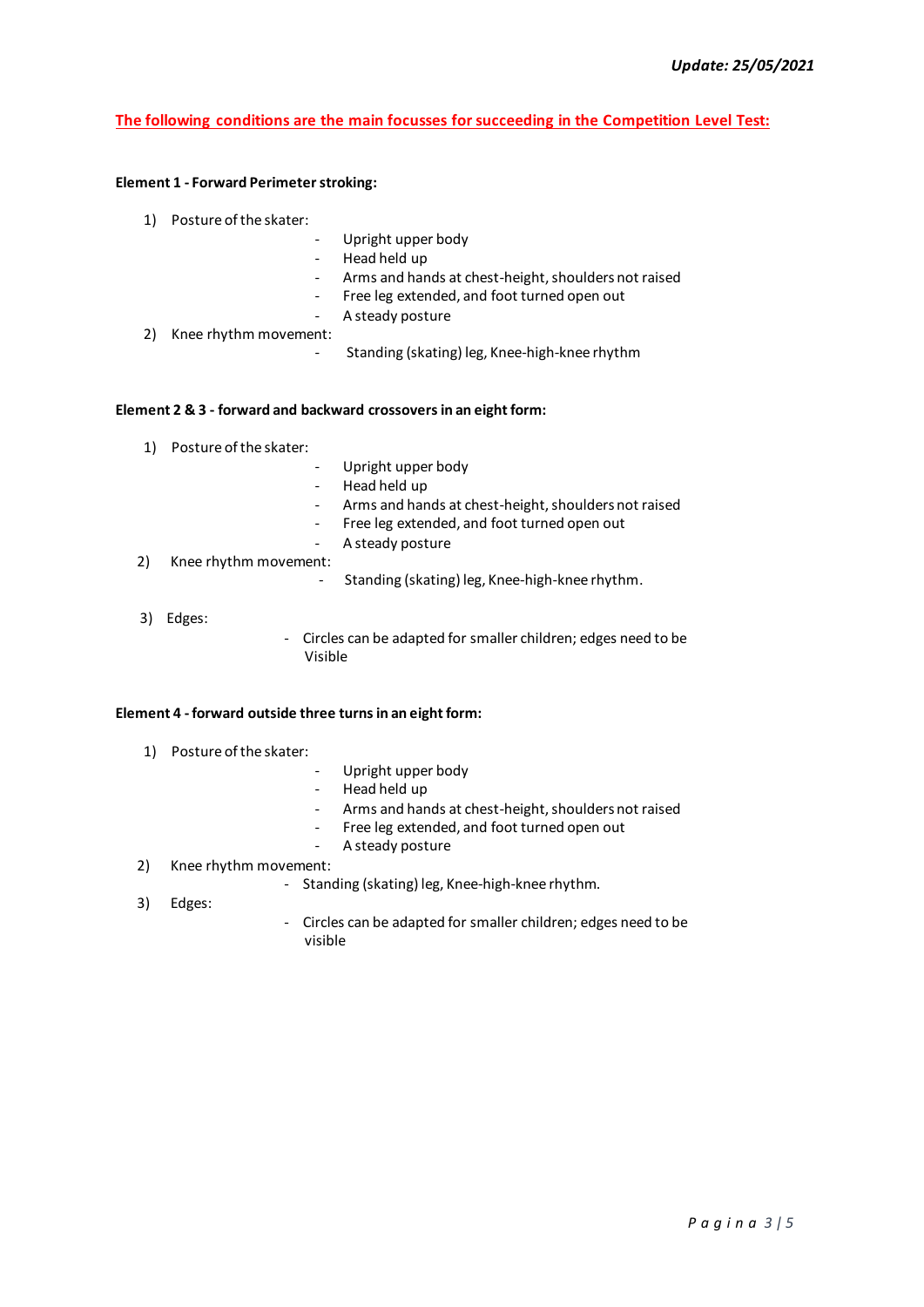## *FIGURE SKATING LEVEL TESTS*

To obtain a Figure Skating Level Test, the skater needs a minimum Technical Element Score (TES)

The following minimum Technical Element Scores (TES) for the different levels need to be obtained:

**Miniemen level: 6.00** points (TES) – for Girls and Boys

NB: To obtain this level a skater needs to compete first in the category Pre-Miniemen and has obtained at least a Competition Level Test or Pre-Preliminary MIF or higher MIF test.

| <b>Basic Novice level:</b>        | 8.00 points (TES) - for Girls and Boys - without bonus points                                                 |
|-----------------------------------|---------------------------------------------------------------------------------------------------------------|
| <b>Intermediate Novice level:</b> | 11.00 points (TES) - for Girls and Boys - without bonus points                                                |
| <b>Advanced Novice level:</b>     | 16.00 points (TES) – for Girls - without bonus points<br>17.00 points (TES) – for Boys - without bonus points |
| Junior level:                     | 21.00 points (TES) – for Ladies - without bonus points<br>22.00 points (TES) - for Men - without bonus points |
| Senior level:                     | 33.00 points (TES) - for Ladies - without bonus points<br>35.50 points (TES) – for Men - without bonus points |
| <b>Master level:</b>              | 45.00 points (TES) - for Ladies - without bonus points<br>49.00 points (TES) - for Men - without bonus points |

## *PCS LEVEL TESTS*

The following minimum PCS for the different levels need to be obtained:

| <b>PCS Miniemen level:</b>            | 8.50 points - for girls and Boys                                  |
|---------------------------------------|-------------------------------------------------------------------|
| <b>PCS Basic Novice level:</b>        | <b>10.00</b> points - for Girls and Boys                          |
| <b>PCS Intermediate Novice level:</b> | 12.00 points - for Girls<br>13.00 points - for Boys               |
| <b>PCS Advanced Novice level:</b>     | 15.50 points - for Girls<br>17.00 points - for Boys               |
| <b>PCS Junior level:</b>              | <b>24.00 points - for Ladies</b><br>35.00 points - for Men        |
| <b>PCS Senior level:</b>              | <b>33.00</b> points - for Ladies<br><b>39.00 points - for Men</b> |
| <b>PCS Master level:</b>              | 45.00 points - for Ladies<br>58.00 points - for Men               |